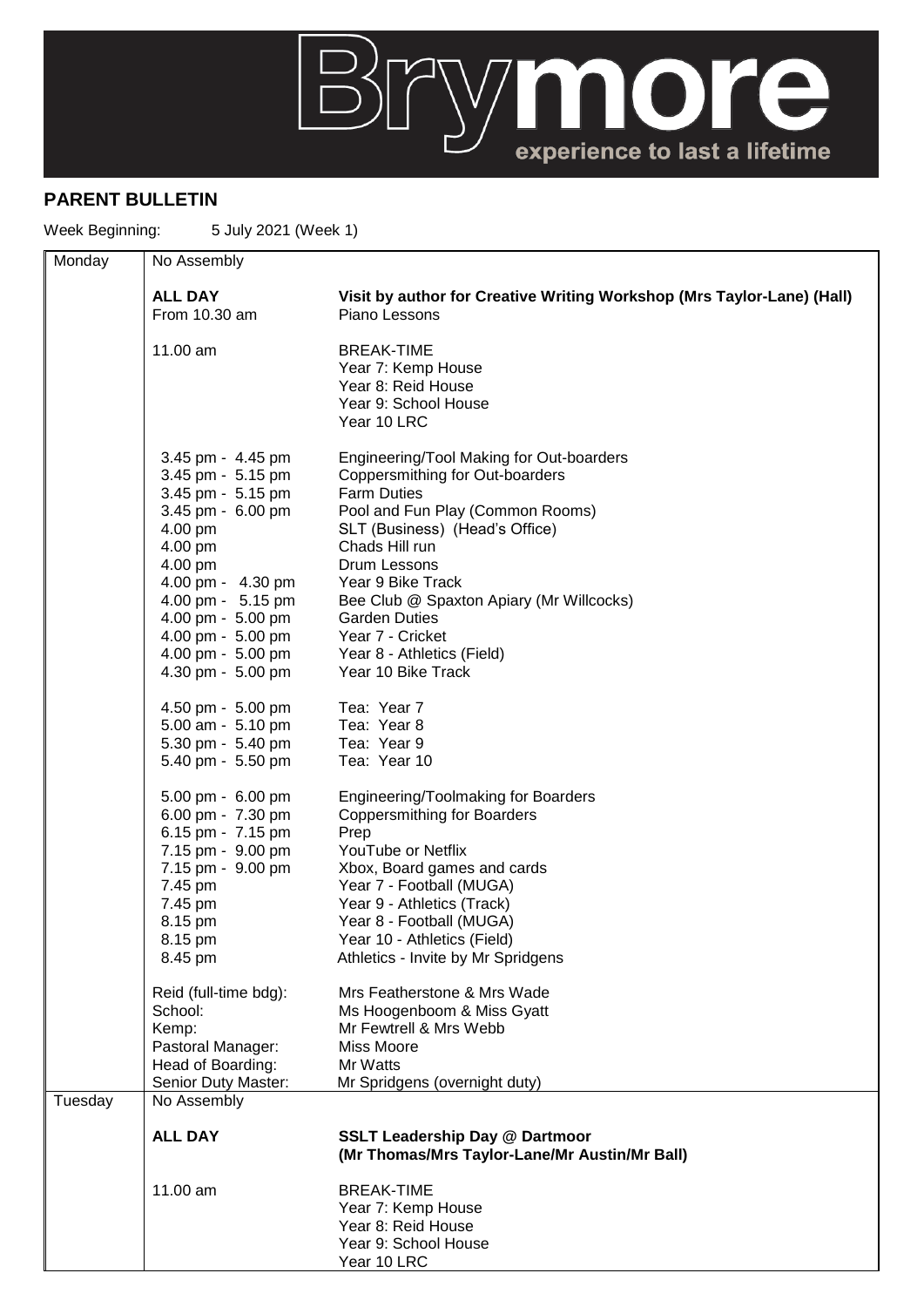|           | Lunchtime                                                        | School Choir (Room 9)                                                 |
|-----------|------------------------------------------------------------------|-----------------------------------------------------------------------|
|           | 3.45 pm - 4.45 pm                                                | Engineering/Tool Making for Out-boarders                              |
|           |                                                                  |                                                                       |
|           | 3.45 pm - 5.15 pm                                                | Extra Blacksmithing for Out-boarders                                  |
|           | 3.45 pm - 5.15 pm                                                | <b>Farm Duties</b>                                                    |
|           | 3.45 pm - 6.00 pm                                                | Pool and Fun Play (Common Rooms)                                      |
|           | 4.00 pm                                                          | Chads Hill run                                                        |
|           | 4.00 pm - 5.00 pm                                                | <b>Garden Duties</b>                                                  |
|           | 4.00 pm - 5.00 pm                                                | Year 9 - Cricket                                                      |
|           | 4.00 pm - 5.00 pm                                                | Year 10 - Athletics (Field)                                           |
|           | 4.50 pm - 5.00 pm                                                | Tea: Year 7                                                           |
|           | 5.00 am - 5.10 pm                                                | Tea: Year 8                                                           |
|           |                                                                  | Tea: Year 9                                                           |
|           | 5.30 pm - 5.40 pm                                                |                                                                       |
|           | 5.40 pm - 5.50 pm                                                | Tea: Year 10                                                          |
|           |                                                                  |                                                                       |
|           | 5.00 pm                                                          | <b>Guitar Lessons</b>                                                 |
|           | 5.00 pm - 6.00 pm                                                | <b>Woodwork for Boarders</b>                                          |
|           | 6.00 pm - 7.30 pm                                                | <b>Extra Blacksmithing for Boarders</b>                               |
|           | 6.15 pm - 7.15 pm                                                | Prep                                                                  |
|           | 7.15 pm - 7.45 pm                                                | School House POD A - Lacrosse (MUGA)                                  |
|           | 7.15 pm - 9.00 pm                                                | YouTube or Netflix                                                    |
|           | 7.15 pm - 9.00 pm                                                | Xbox, Board games and cards                                           |
|           | 7.30 pm - 9.00 pm                                                | <b>Extra Blacksmithing for Boarders</b>                               |
|           | 7.45 pm                                                          | Year 9 - Football (MUGA)                                              |
|           | 7.45 pm                                                          | Year 7 - Athletics (Track)                                            |
|           | 8.15 pm                                                          | Year 10 - Football (MUGA)                                             |
|           | 8.15 pm                                                          | Year 8 - Athletics (Field)                                            |
|           | 8.45 pm                                                          | Athletics - Invite by Mr Spridgens                                    |
|           |                                                                  |                                                                       |
|           | Reid (full-time bdg):                                            | Mrs Featherstone & Mrs Wade                                           |
|           | School:                                                          | Miss Owen & Miss Gyatt (Ms Hoogenboom - Poolside Office)              |
|           | Kemp:                                                            | Mr Fewtrell & Mrs Webb                                                |
|           | Pastoral Manager:                                                | Miss Moore                                                            |
|           |                                                                  |                                                                       |
|           |                                                                  |                                                                       |
|           | Head of Boarding:                                                | (Day) Mr Watts                                                        |
|           | Deputy Head of Boarding: Mrs Featherstone<br>Senior Duty Master: | Mr Spridgens                                                          |
| Wednesday | No Assembly                                                      |                                                                       |
|           |                                                                  |                                                                       |
|           | AM                                                               | Visit by an author for Creative Writing Workshop (Hall)               |
|           |                                                                  |                                                                       |
|           | 11.00 am                                                         | <b>BREAK-TIME</b>                                                     |
|           |                                                                  | Year 7: Kemp House                                                    |
|           |                                                                  | Year 8: Reid House                                                    |
|           |                                                                  | Year 9: School House                                                  |
|           |                                                                  | Year 10 LRC                                                           |
|           |                                                                  |                                                                       |
|           | <b>PM</b>                                                        | Athletics Competition @ Bill Whistlecroft Arena, Yeovil (Mr Williams) |
|           | Lunchtime                                                        | The Message (Room 9)                                                  |
|           | 3.45 pm - 4.45 pm                                                | Archery for Out-boarders                                              |
|           | 3.45 pm - 5.15 pm                                                | <b>Farm Duties</b>                                                    |
|           | 3.45 pm - 5.15 pm                                                | <b>Blacksmithing for Out-boarders</b>                                 |
|           | 3.45 pm - 6.00 pm                                                | Pool and Fun Play (Common Rooms)                                      |
|           | 4.00 pm                                                          | Chads Hill run                                                        |
|           | 4.00 pm - 5.00 pm                                                | <b>Garden Duties</b>                                                  |
|           | 4.00 pm - 5.00 pm                                                | Year 8 - Cricket                                                      |
|           | 4.00 pm - 5.00 pm                                                | Year 7 - Athletics (Field)                                            |
|           | 5.00 pm - 6.00 pm                                                | <b>Archery Boarders</b>                                               |
|           |                                                                  | Tea: Year 7                                                           |
|           | 4.50 pm - 5.00 pm                                                |                                                                       |
|           | 5.00 pm - 5.10 pm                                                | Tea: Year 8<br>Tea: Year 9                                            |
|           | 5.30 pm - 5.40 pm<br>5.40 pm - 5.50 pm                           | Tea: Year 10                                                          |
|           |                                                                  |                                                                       |
|           | 6.00 pm - 7.30 pm                                                | <b>Blacksmithing for Boarders</b>                                     |
|           | 6.15 pm - 7.15 pm                                                | Prep                                                                  |
|           | 7.15 pm - 7.45 pm                                                | School House POD B - Lacrosse (MUGA)                                  |
|           | 7.15 pm - 9.00 pm                                                | YouTube or Netflix                                                    |
|           | 7.30 pm - 9.00 pm                                                | <b>Blacksmithing Boarders</b>                                         |
|           | 7.30 pm                                                          | Young Farmers via MS TEAMS                                            |